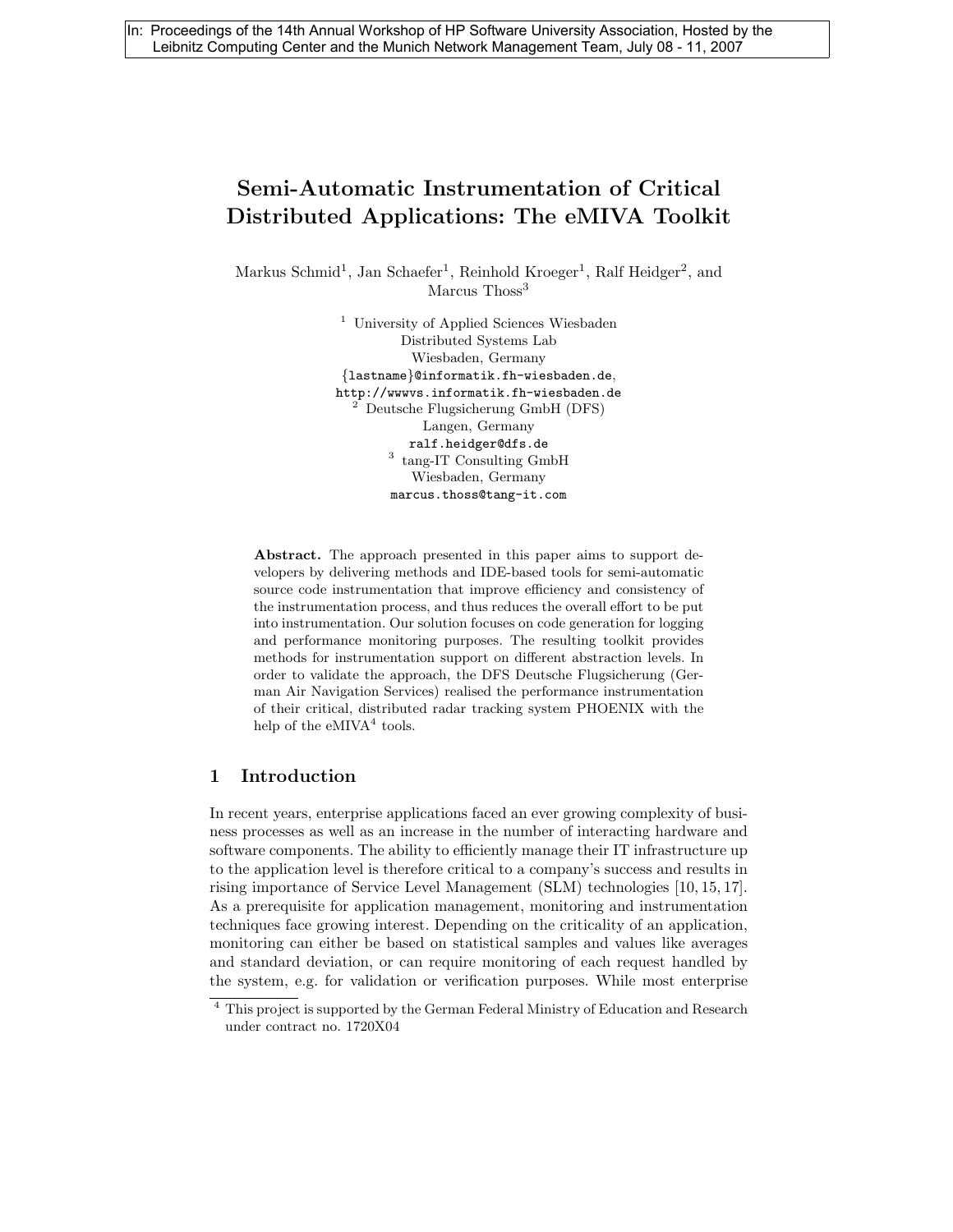applications belong to the first category, air traffic control scenarios are an example for the second category. Here, even a statistically small number of slow requests may result in dangerous situations or fatal accidents.

In terms of performance monitoring, we distinguish black box and white box approaches. A black box approach neither allows any insight into the internal structure of the monitored component, nor observation of performance properties of internal subcomponents. Black box monitoring is non-intrusive (i.e., it does not require modification of the monitored system or source code), but often lacks the ability to deliver fine-grained measurements, as solely logs and system output can be used for an analysis. The ability to drill down into system internals is usually only given by using a white box approach. Here, either the application source code or the binary itself is modified by insertion of monitoring sensors. Besides being intrusive, white box monitoring is regularly more complex and harder to master, because a deep knowledge of the target system is required. In distributed settings, it is often necessary to interrelate monitored events between different components (cross-component measurements), e.g. for following a request, which, too, is not always possible with black box monitoring.

Talking about manual performance instrumentation, [9] states that the major challenges for a successful application instrumentation are (1) to correctly identify the relevant instrumentation points, (2) to perform the actual instrumentation in a consistent way, and (3) to draw a correct conclusion from the results that are obtained from the instrumentation. While (1) and (3) require a certain amount of domain knowledge, (2) is a possible source of errors that can be minimised by enhancing the developer's IDE with specialised instrumentation support features, as a manual instrumentation of large-scale software projects means a huge effort and imposes the danger of introducing errors. For (2), we therefore see great potential to increase instrumentation efficiency and correctness by instrumentation automation, which could help to establish performance-aware application design as an integral part of the application development process.

### 2 Related Approaches

Several approaches exist that aim at avoiding cumbersome manual application instrumentation. Aguilera et al. [3] propose a black box approach for performance debugging based only on observed communication traces between network nodes or application components in order to avoid any application- or middleware-level instrumentation. The gathered data is then mined to find performance bottlenecks in the system. A lot of effort is put on reconstructing relevant call-graphs or message flows with high probability of correctness. Fine-grained monitoring at the operating system level (Windows XP system calls) is used by Yuan et al. [19] for problem diagnosis, especially for identifying root causes of known problems. Magpie [5] provides a mechanism for fine-grained process monitoring. It is capable of correlating events from different sources (e.g., OS kernel, device drivers and applications) on a single machine that are correlated and filtered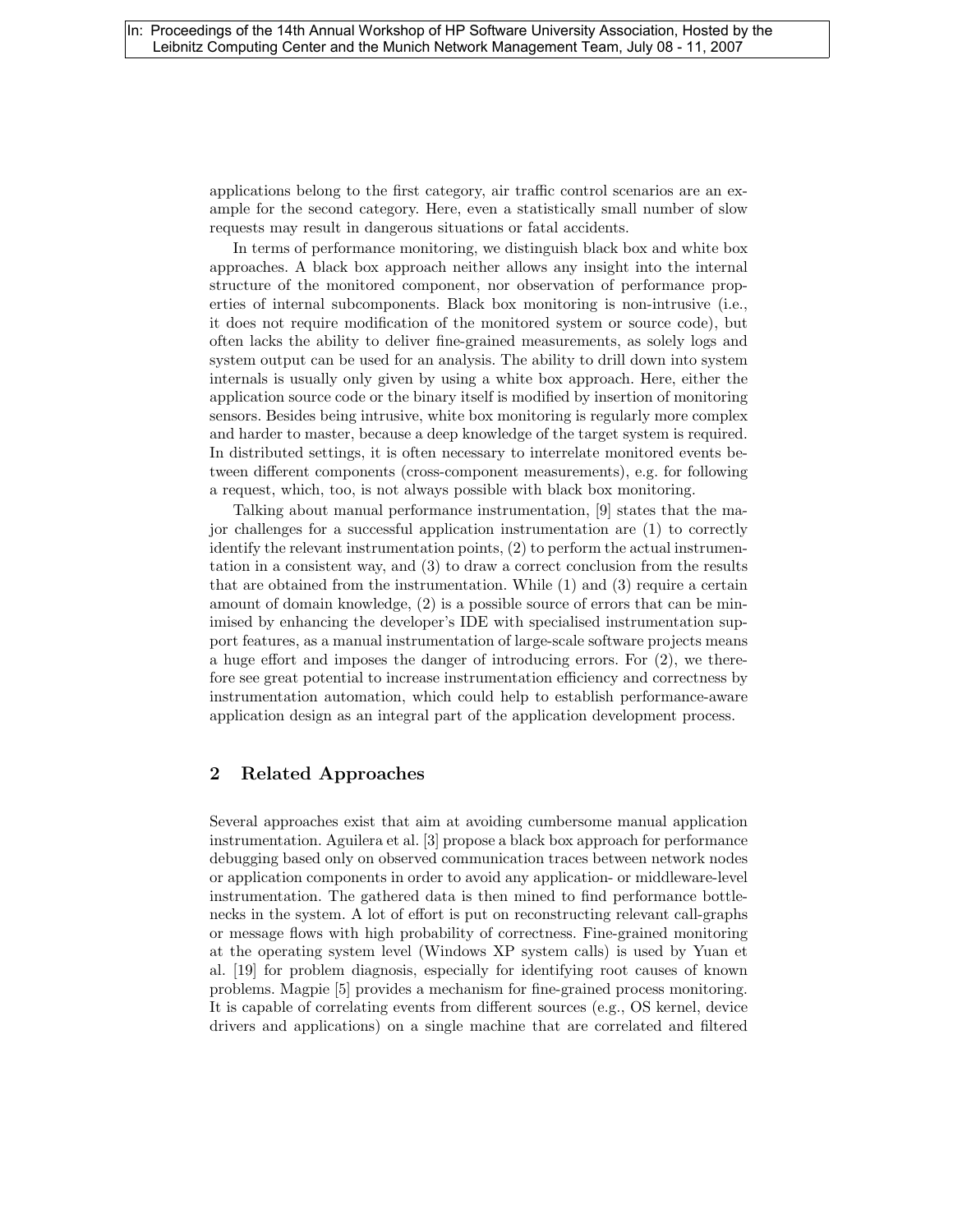according to application-specific "event schemas" and can then be mapped on high-level application-specific tasks.

Other approaches apply a similar strategy for monitoring at the middleware layer. Pinpoint [6] is a system that focuses on automatic problem determination in large, dynamic Internet services. The system follows a white box approach and provides modified middleware components that are able to trace requests on their way through the system (cross-component).

Recently, configurable middleware instrumentation , i.e. without modification of applications and middleware framework, has been successfully applied for observing relevant application behaviour. Papers describe this technique being used for monitoring CORBA applications [11], or for Web Services [14].

In summary, the described indirect monitoring approaches are generally interesting from the data mining point of view. They have the advantage that they can be applied even if no source code is available, or if binary (e.g. [1]) and byte code instrumentation (e.g.  $[2]$ ) – being quite expensive – are rejected. Interceptor-based instrumentation can be regarded in many cases as effective as direct application instrumentation, e.g. for SLM purposes.

For critical applications, like air traffic navigation software, statistical reasoning and reconstructing information using data mining principles is not sufficient. Here, during design and development, rigorous methods for ensuring required functional and non-functional characteristics (like performance) are necessary. It is well accepted that non-functional properties have to be taken into account from the very beginning of the application life cycle. For performance testing and debugging, full access to the application logic and status is often necessary. Even during operation, continuous monitoring of certain application characteristics may be legally required or a prerequisite for auditing procedures. Thus, in such a context direct application instrumentation is considered necessary.

Of course, the development of critical applications also has to follow economical rules. Thus, the objective of the eMIVA architecture and toolkit is to effectively support the life cycle of critical applications with respect to application instrumentation. This is achieved by enhancing the developer's IDE to support the instrumentation process and by associating an instrumentation model with the application during the application life cycle. From this instrumentation model, we semi-automatically generate the real instrumentation code in order to keep the effort for the developer low, and we can associate measured data to application design entities.

### 3 Application Response Measurement (ARM)

ARM (Application Response Measurement) [13] is am API standard issued by the ARM working group of The Open Group. It defines a vendor-neutral approach to measuring application performance through source code instrumentation. Originally, the ARM API was created by IBM and HP as a combined effort to consolidate their existing proprietary instrumentation and performance measurement solutions. It provides a host of Java interface definitions and C function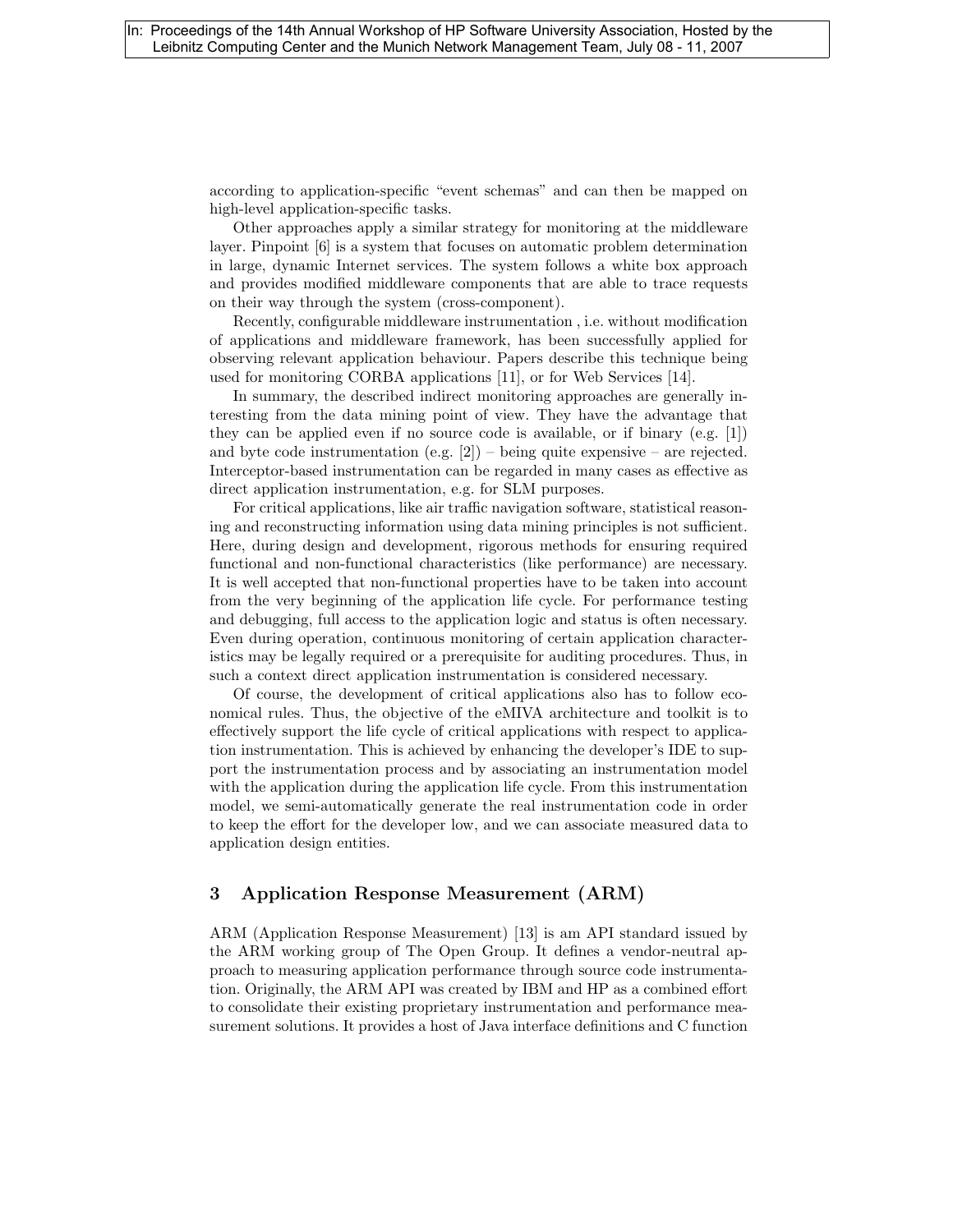declaration, respectively, that map the ARM measurement model onto the languages. The following explanations focus on the C language binding. Central to the ARM model are the notions of ARM transactions and ARM response times. An ARM transaction is defined by two ARM API invocations,  $arm\_start()$  and arm stop(), embedded in the application source code (see figure 1). The actual implementation of the ARM methods is provided either by proprietary libraries from ARM vendors or by the Open Group ARM SDK, which is a rudimentary implementation available free of charge.

For non-trivial applications, performance models can reach a complexity that is similar to their associated application model. Therefore, the ARM model has been gradually enriched with elements supporting a more detailed and hierarchical modelling of the instrumentation points within the source code. It is possible to define reusable measurement types (via Transaction Definitions) and to attach contextual



Fig. 1. ARM instrumented application

information to measurements (via Identity and Context Properties and ARM Correlators). For ARM correlators, an opaque byte array is optionally generated with an arm start() call at runtime. This correlator serves as a token representing the generating ARM transaction. In order to convey to the ARM measurement environment that another ARM transaction should be modelled as having a parent-child relation to the token generation transaction, the correlator is provided as an argument to the arm start() invocation of the child transaction. As of ARM 4.1, the transport of the correlator bytes from the parent to the child transaction's source code location – possibly across machine boundaries – is not covered by the ARM standard and has to be implemented by developers of the instrumented application.

Introducing ARM measurement technology into an application development and production cycle is often contrasted with using pre-existing ad-hoc or even elaborate custom measurement approaches using processor or operating system timers. The low overhead gained with a simplistic approach can hardly be achieved with an ARM implementation, the latter requiring at least one call into a shared library function including internal processing within the ARM library. On the other hand, a custom measurement solution is bound to evolve with the growing requirements of a complex distributed application, both regarding measurement data collection and back-end processing and analysis. The interchangeability of ARM shared library implementations and thus, of measurement processing and analysis facilities available permits the adaptation of overhead incurred through ARM.

Developers instrumenting an application using ARM are further encouraged to reduce the ARM related overhead by using features that were introduced with ARM 4.1. Assuming that the least overhead is generated by not performing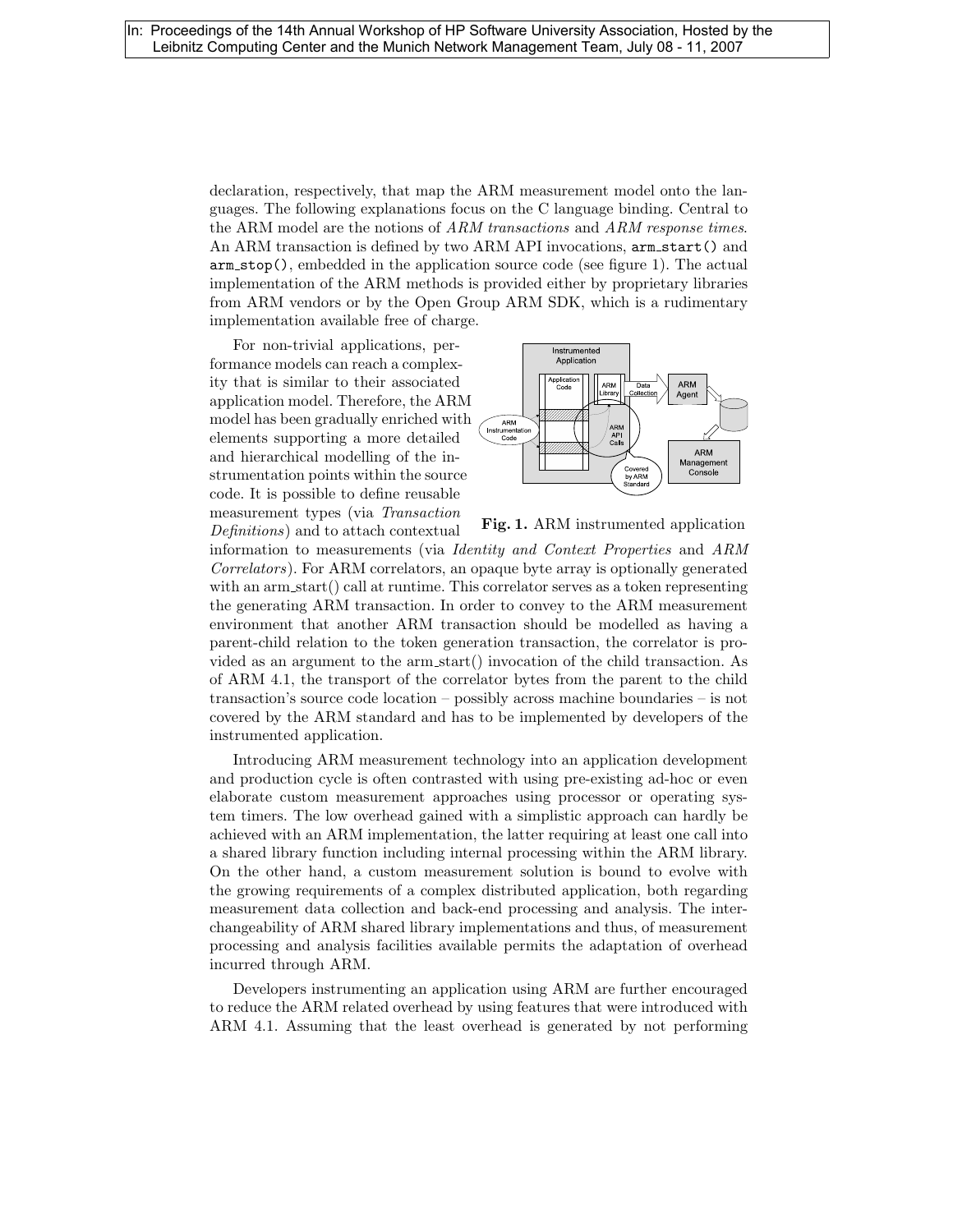ARM calls at all, an Instrumentation Control Interface was specified. It can be queried by the application instrumentation code for granularity levels that should be applied when performing ARM API calls (e.g. at the lowest level, the application can decide to avoid ARM measurement calls completely).

#### 4 The eMIVA-Toolkit

The eMIVA project aims to deliver methods and IDE-based tools for semiautomatic application instrumentation. The term eMIVA stands for efficient model-based instrumentation of distributed applications. The eMIVA tools assist developers by improving the efficiency and consistency of the instrumentation process, especially supporting developers without further knowledge of instrumentation technologies. The approach focuses on code-generation for logging and performance monitoring.

eMIVA provides a threefold instrumentation support on different abstraction levels: developers can instrument applications using either structured comments (resembling Javadoc [16] annotations), graphical IDE markers, or a UML model extension to mark performance-critical sections within their application. Based on this information, the eMIVA tools generate and inject instrumentation code for the target programming language into the application source code.

In terms of abstraction-level the comment-based instrumentation (see [18] for details) defines the lowest layer of instrumentation support that is offered by the eMIVA toolkit. Instrumentation comments are analysed by the eMIVA toolkit when a build process is started by the IDE. The toolkit then generates AspectJ [4] aspect files that contain the necessary instrumentation code. The AspectJ compiler weaves these aspect files into the Java source code in a separate build step, thereafter the actual Java byte code is generated by the standard Java compiler. A user interface allows the developer to choose the instrumentation architecture to be used throughout the build process.

eMIVA offers a marker-based instrumentation approach for developers who work with an eMIVA-enriched IDE. Using the marker-based instrumentation, a developer can place debugger-breakpoint-like graphical markers at any source code position the framework should create instrumentation code for. A marker references a logical position in the application source code and thus changes its position accordingly as the source file is edited.

Before the actual compilation of the source code starts, the eMIVA toolkit generates and injects instrumentation code into the application source code at the positions marked by the developer. Depending on the instrumentation architecture chosen, a marker offers different kinds of properties. The eMIVA model supports different instrumentation architectures simultaneously through markersubclassing. This makes it possible to place logging markers into a source code file that already contains markers for ARM performance measurements.

When a build process is started, the eMIVA toolkit generates instrumentation code that later remains in the source file. Markers can be grouped according to business needs. Developers can modify, enable or disable single instrumentation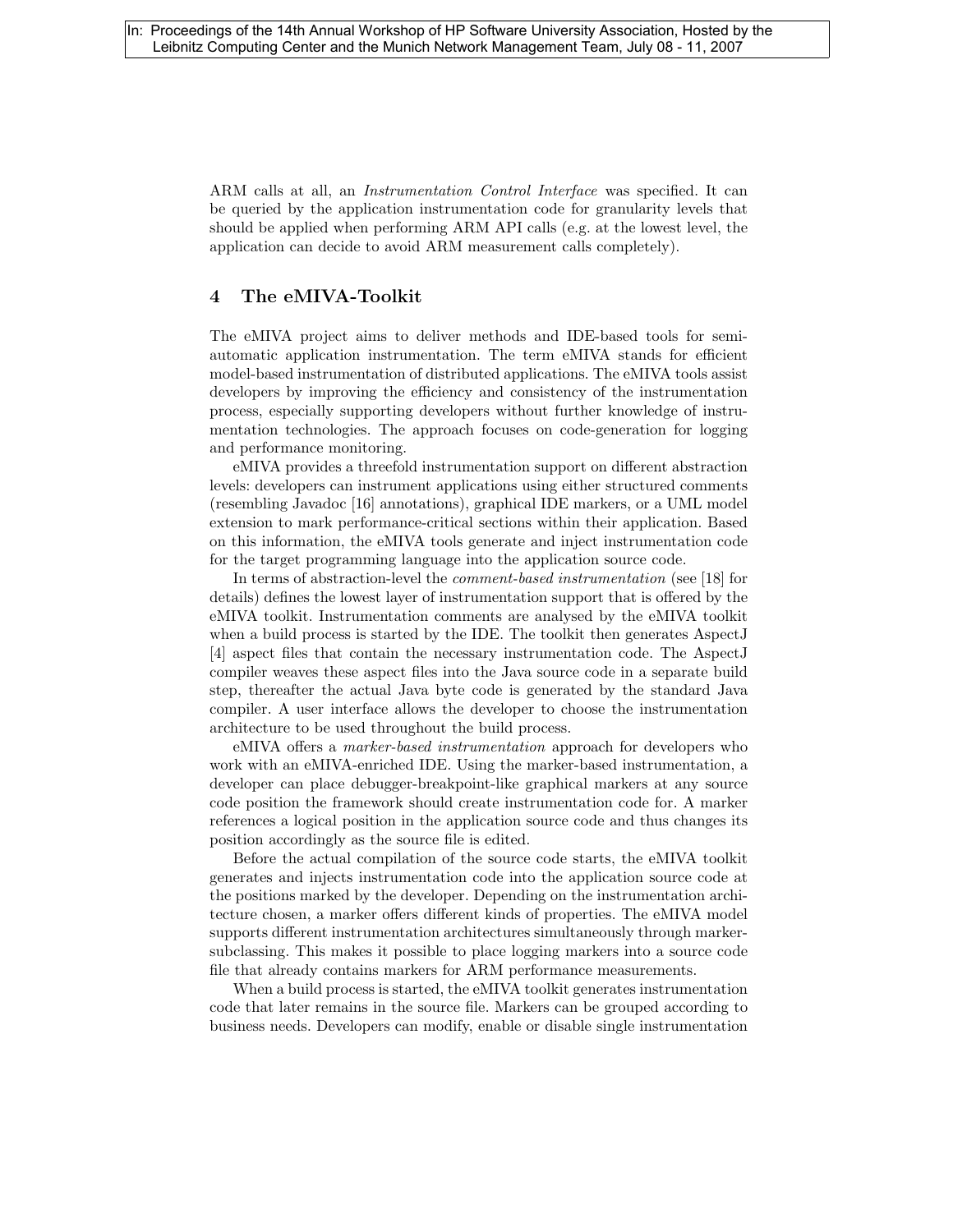markers or marker groups as well as all markers in a source file or even the whole project. Code for disabled markers is removed from the source file.

To support (IDE-)external editing of source files as well as storage of projects in source control and versioning systems, eMIVA is capable of exporting model markers and their properties to either source code comments or a combination of comments and property files. Previously exported markers are automatically re-imported on opening a project in an eMIVA-enriched IDE and as a result the eMIVA model is updated accordingly.



Fig. 2. Screenshot of an Eclipse editor with marker-based eMIVA Instrumentation

Figure 2 depicts eMIVA instrumentation markers displayed in an Eclipse editor. The icon colour of an instrumentation marker characterises the instrumentation point type. eMIVA currently offers measurement start markers (green), measurement stop markers (red), and logging markers (blue). The measurement markers are to be used in pairs to define a unit of work in the source code. Logging markers are independent of each other.

Instrumentation markers contain a number of general properties that may be extended by additional back-end-specific properties. For ARM measurements the Level and Message attributes are optional. If present, they are converted into ARM context properties. In addition ARM offers a number of additional properties to be set. General and ARM-specific properties are depicted in table 4.

eMIVA's model-based instrumentation approach follows the Model Driven Architecture (MDA) methodology. It targets developers of new applications, as it allows modelling performance and monitoring checks into the software during the design phase, which is a prerequisite for constant and efficient performance testing and debugging. Instrumentation points (resp. measurements) are defined in an UML diagram of the to be instrumented application. eMIVA contains a custom UML instrumentation profile with stereotypes for logging and measurements (called Log and Measure). This profile is independent of the UML Profile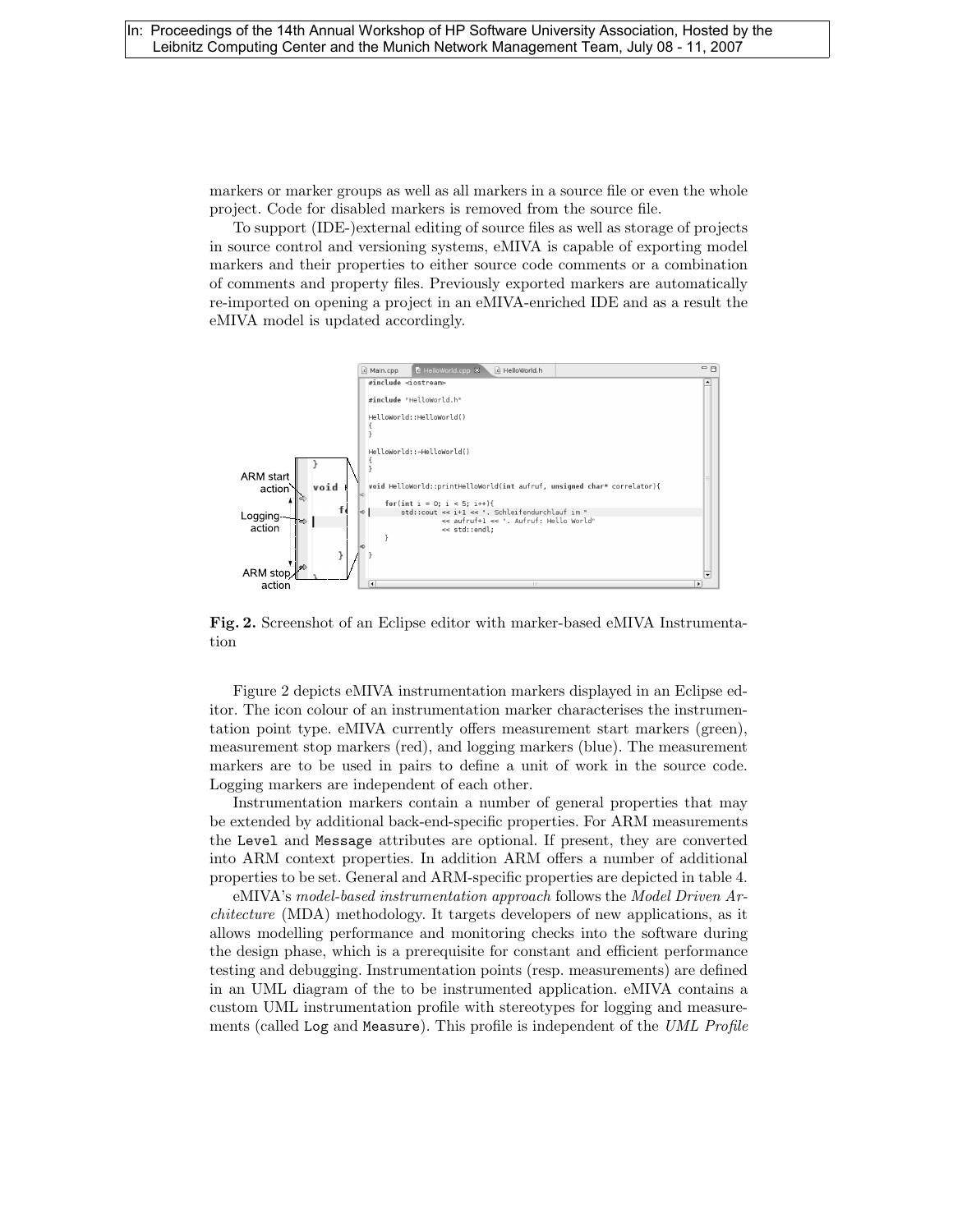#### In: Proceedings of the 14th Annual Workshop of HP Software University Association, Hosted by the Leibnitz Computing Center and the Munich Network Management Team, July 08 - 11, 2007

| Property                                            | Description                                                                   |
|-----------------------------------------------------|-------------------------------------------------------------------------------|
| Active                                              | Set this marker active or inactive. This influences code gen-                 |
|                                                     | eration for instrumentation points.                                           |
| Initialisation                                      | Initialisation code for the instrumentation framework used                    |
|                                                     | by this marker type will be generated here.                                   |
| Level                                               | Logging Level of this instrumentation point.                                  |
| Message                                             | Logging Message for this instrumentation point.                               |
| Application name                                    | ARM Application Name.                                                         |
| Transaction name                                    | Name of this Transaction Definition.                                          |
| Group                                               | Cluster ARM measurements into groups that can be enabled                      |
|                                                     | and disabled during application runtime.                                      |
|                                                     | Export Correlator Name of the variable the correlator should be stored in for |
|                                                     | further processing.                                                           |
|                                                     | Import correlator Name of the variable a correlator should be picked from for |
|                                                     | initialising the current transaction.                                         |
| Table 1. General and ARM-specific marker properties |                                                                               |

for Schedulability, Performance, and Time (UML-SPT) [12], which lacks certain features (e.g. definition of correlated or unconstrained measurements).

The eMIVA stereotypes contain tagged values that allow adding more detail to instrumentation points (see figure 3). Logging points can contain log Message and Level, measurement points can also contain an ID and CoopIDs, which are used to identify correlated measurements, and a value for identifying asynchronous measurements (Asynch). Once profile information has been added to a UML



Fig. 3. eMIVA UML Instrumentation Profile

diagram, source code stubs can be generated using custom templates created for the Model Driven Software Development (MDSD) code generation framework  $OpenArchitecture Ware<sup>5</sup>$  (OAW). In addition, the instrumentation point information extracted from the instrumented diagram is added to the eMIVA model, so that the instrumentation information can be processed by other eMIVA tools.

The overall architecture of the eMIVA toolkit is depicted in figure 4. The eMIVA code generator (depicted in the grey box) is separated into user interface, front-end and back-end components. The eMIVA GUI integrates with the IDE and allows to specify instrumentation and code generation-specific settings.

The eMIVA front-end component consists of a small programming-language independent core that is extended by programming-language dependent cores. The core controls the eMIVA model, that holds details on the actual instrumentation points that have been identified, so that they can be processed by eMIVA. The programming-language dependent cores control the interaction with the IDE, in case of comment-based instrumentation this means the invocation of

<sup>5</sup> http://www.openarchitectureware.org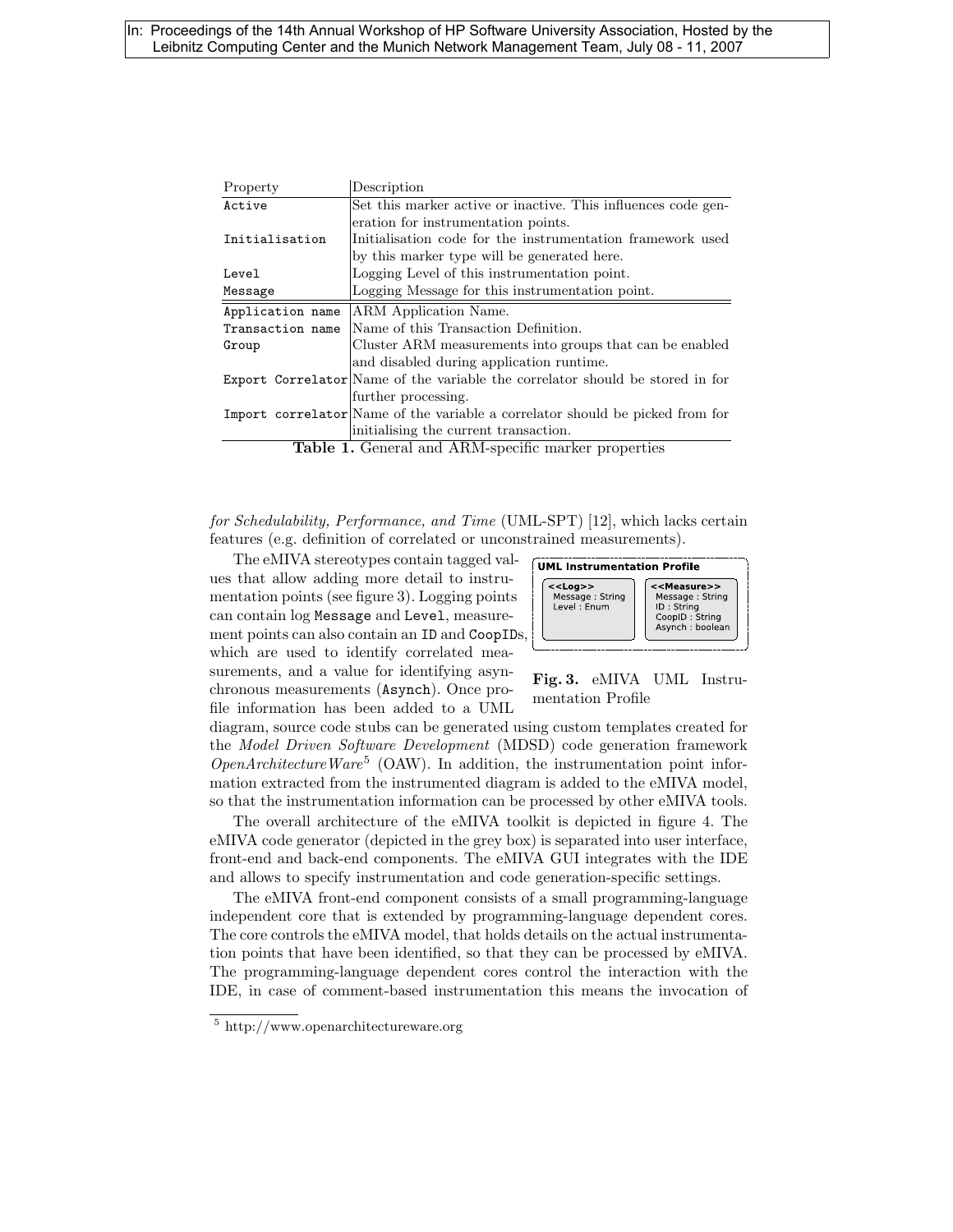

Fig. 4. The eMIVA toolkit: overall architecture

an aspect-compiler during build, in case of marker-based instrumentation the generation or removal of instrumentation code within an editor buffer. In order to enhance eMIVA by adding support of an additional programming language, a developer simply adds a language-dependent core enhancement component for the desired language to the eMIVA front-end.

The front-end is complemented by the eMIVA back-end, which hosts the instrumentation architecture plug-ins available. These plug-ins inform the framework about marker types and supply code generation hooks for the front-end. In order to enhance eMIVA with an additional instrumentation architecture, it is sufficient to provide an additional instrumentation plug-in. As instrumentation architectures do necessarily provide programming language dependent interfaces, the plug-ins extend a common language-dependent generator component that encapsulates generic functionality like e.g. adding import or include statements to a certain class. This plug-in-mechanism allowed us to extend eMIVA with a back-end for the proprietary logging API used by the DFS.

Support for more complex architectures may then be externalised to eMIVA helper classes that are automatically generated during build and linked to the application code. A good example for such a scenario is the ARM instrumentation plug-in: The ARM API requires a certain amount of initialisation code as well as a management-facility for references to running transactions. As an ARM transaction might be started in one method of an application and stopped in a different method, storing of references in local variables is not sufficient. Therefore the eMIVA ARM helper classes do provide an ARM transaction stack that handles the mapping of ARM start and stop calls.

Currently our Eclipse-based eMIVA implementation supports Java and C++ as programming languages and the ARM 4.0/4.1 API as well as log4j, JDK-Logging, log4cxx and the proprietary logging facility of the DFS.

The model-based instrumentation is currently only available for Java applications. It uses the Eclipse-based OAW code generation framework for UML model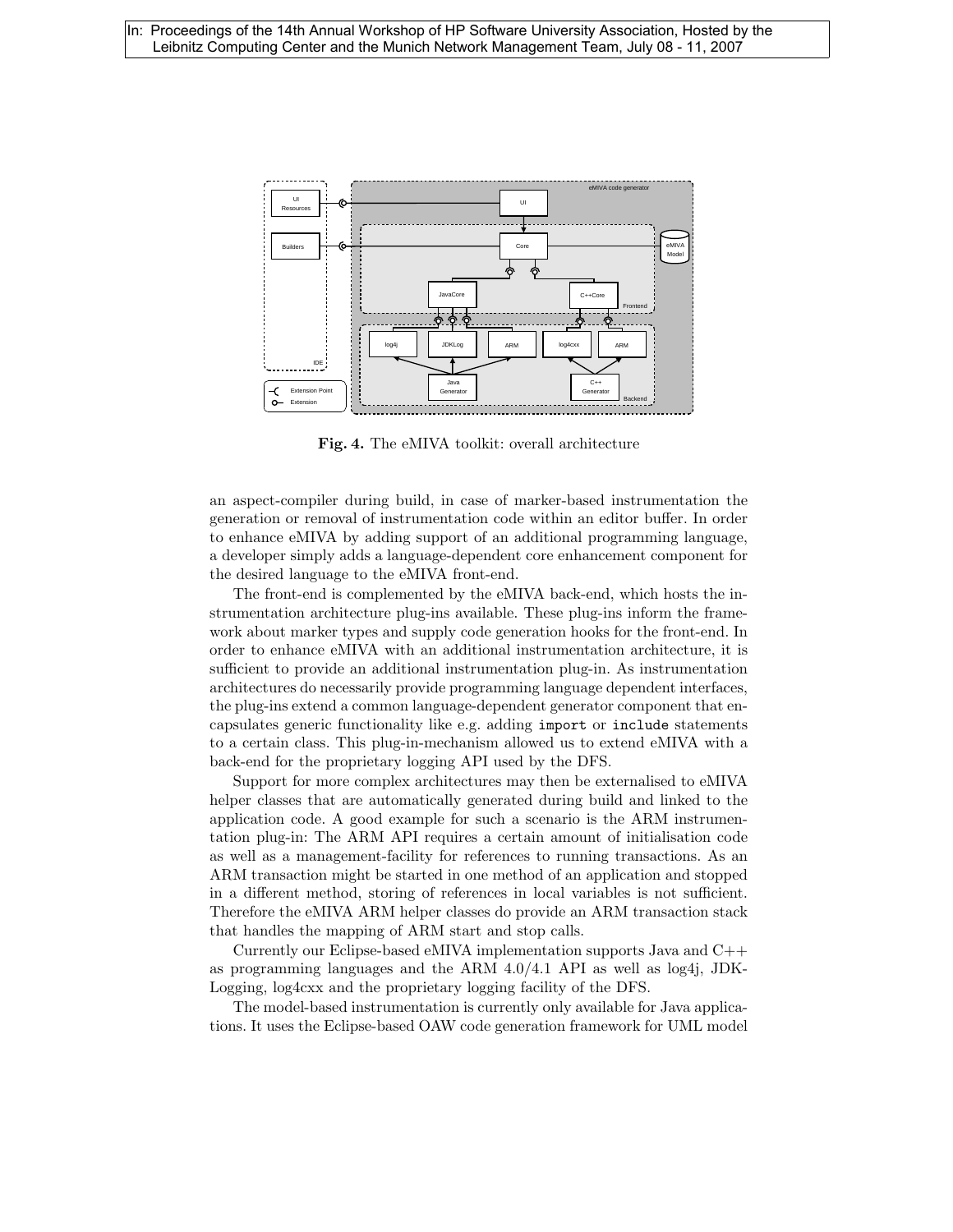processing. Model-based instrumentation is in principle possible without using the eMIVA code generation back-end, as OAW already contains the complete functionality required for model-to-code processing. However, for being able to combine instrumentation points defined in a UML model with points manually defined in the generated source code afterwards, the OAW workflow has to integrate with the eMIVA code generation back-end. The OAW workflow engine uses our instrumentation profile and an existing UML application model as input (as EMF XMI files) to create source code stubs and the necessary instrumentation information for the eMIVA instrumentation model. Thus, the UML-defined instrumentation points are added to the model, once they have been processed by the OAW workflow. Instrumentation code is mostly imported from pre-written templates, which are shared between the eMIVA and OAW code generators.

## 5 Sample Application: The PHOENIX Radar Tracking System

PHOENIX [7, 8] is an efficient distributed, client-server-based multi-radar tracking and air-situation display system, running on Linux. It is designed, developed and maintained solely by DFS. PHOENIX is today the primary tower radar data processing system (RDPS) used by DFS and will become the fall back system for air-situation display at all DFS locations. An RDPS is responsible for processing incoming radar data (plots), which include measurement noise, into stable trajectories named tracks. Tracks contain additional data like climb/descent rate and other important information required for an air traffic controller display.

Being used by air traffic controllers, the radar tracking system is a very critical application. Besides availability requirements, the overall data processing time of the system is of special interest. Taking the velocity of an aircraft into account, the delay between radar echo and screen display of the respective track has to stay within a certain time range in order to provide accurate information for the air traffic controller.

PHOENIX is realised as a LAN-based client-server system and consists of up to 30 concurrent processes. Central component is the PHOENIX d-mrts multiradar track server, which is connected to ASTERIX radar data sources via UDP. One or more controller working positions (CWPs) run the display system (CWP process), which is fed with track data from d-mrts via a message distribution server process (d-msg). The CWP provides an air situation image for the air traffic controller.

The main goal of the ARM performance instrumentation of PHOENIX was to determine precisely the amount of time required by the data flow through the whole system. For this, the d-mrts (plot to track processing), d-msg (linkage of additional data) and CWP (display of tracks) processes have been instrumented. Being a critical application, determining statistical information, like average response time and standard deviation is not sufficient. For verification and validation purposes, individual measurements have to be recorded as well.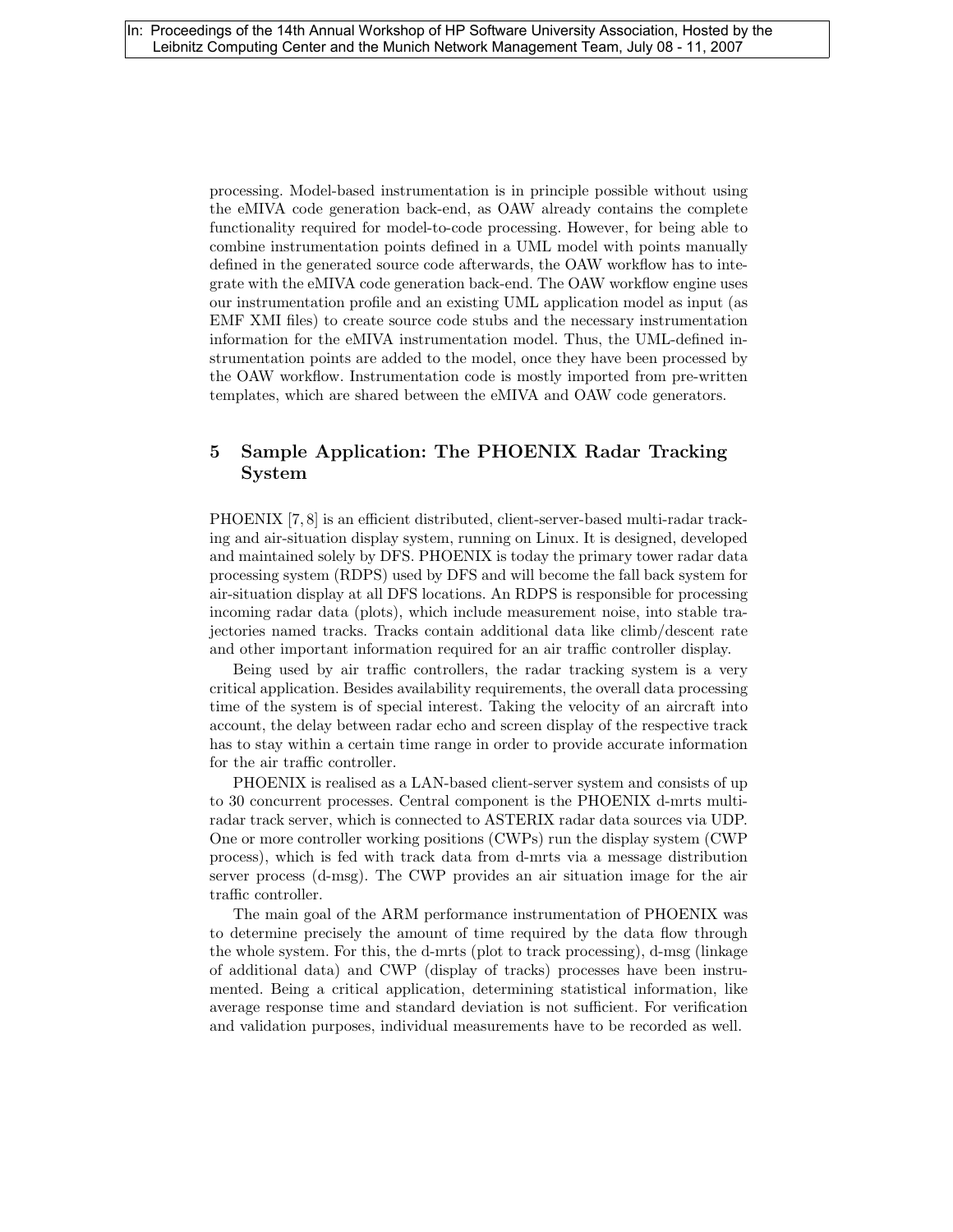

Fig. 5. PHOENIX data flow and respective ARM transaction definitions

The fundamental data flow across the instrumented processes for the measurement scenarios in the distributed test environment is shown in figure 5. Processing of incoming plots starts in the tracker with the decoding of the ASTERIX radar data format to an internal format. After decoding the plotto-track processing starts, which includes the conversion and correlation with Kalman filtering. Then the generated or updated tracks are forwarded to the message server, which adds additional data to each track and sends them to the CWPs for display. As depicted in figure 5, several ARM response time measurement points have been identified in the corresponding functions to reflect these processing steps.

The ARM instrumentation of the PHOENIX sources has been realised with the help of the marker-based instrumentation of the eMIVA toolkit. For this purpose the existing PHOENIX sources were imported into the  $C/C++$  development environment of the Eclipse IDE.

The performance of the instrumented PHOENIX system was in depth evaluated with test data in three different scenarios in a 120 cwp-machine test installation. One scenario used 30 minutes of recorded live radar data of the whole German air space at a busy day (∼700 tracks). The other scenarios were based on artificial data provided by a DFS testing tool, which creates large amounts of flights for full system load tests.

During the tests all mean response times were below 1ms, the maximum response time of each of the processes was below 13ms. With these values the DFS performance requirements would have been fulfilled easily but measurement results showed that the actual overall system response time was much longer (average 600ms). Therefore the whole PHOENIX processing chain was investigated, taking the inter-process communication overhead into account.

It was discovered, that significant response time overheads were caused by queueing effects in the tracker and msg-server components of the system, that could be eliminated as a result of the measurements. In addition, under high load the CWP eventually switches to a different mode (called MPA mode). In this mode all received track updates are collected but not immediately processed to display. In MPA mode, processing for display happens after a configurable period of time (5000ms in these scenarios), such that display performance problems can be circumvented. After the load for the CWP falls under a defined limit the CWP switches back to normal mode. Mode changes caused additional overhead.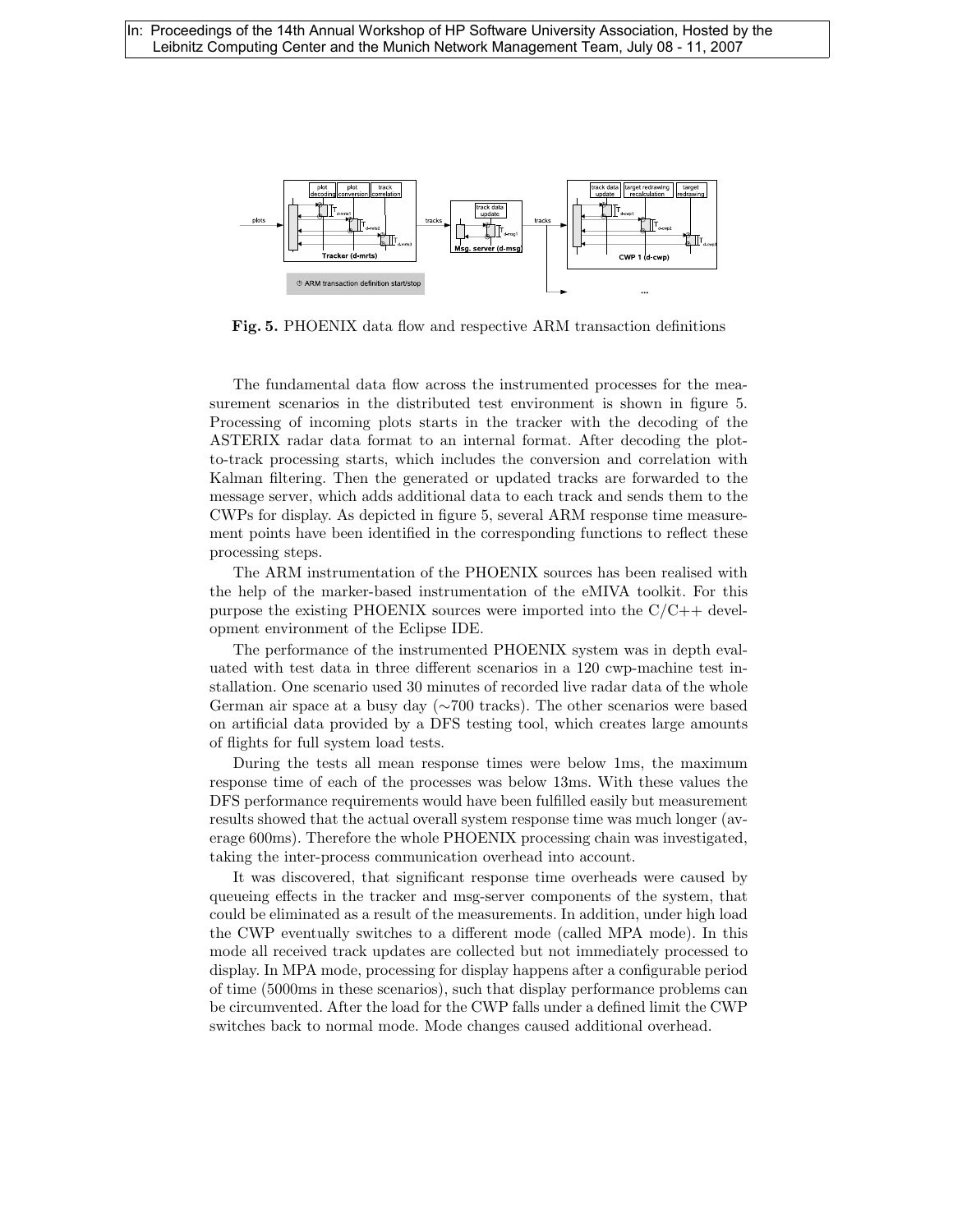Recapitulating the findings of the evaluation of the PHOENIX instrumentation a validation of DFS requirements could be achieved. Measurements prove that less than one second is needed from radar data reception to the display of the updated track information on the screen. In addition, the instrumentation provided a very useful and detailed performance view on the internals of the PHOENIX processing steps.

The measurements also identified relevant starting points for more detailed investigations for future performance improvements. Based on the results, a more detailed investigation of the CWP was carried out and the overload state problem caused by the working mode change could be solved. The DFS intends to build up a semi-automatic ARM test suite for regression tests.

#### 6 Summary

We discussed the need for comprehensive performance monitoring facilities of critical applications. Detailed application monitoring often requires an expensive manual source or binary code instrumentation. Manual instrumentation is not only costly, but also error-prone, therefore automation of instrumentation offers a great potential for optimisation and cost reduction.

Several approaches exist that aim at alleviating a developer's instrumentation effort, by reusing instrumented operating system and middleware layers and therefore can only indirectly capture the business state of an application with high probability. For this reason the paper introduced the eMIVA toolkit, which aims at supporting developers during application instrumentation. eMIVA integrates with the developers IDE and provides a threefold approach (targeting different abstraction layers) for semi-automatic instrumentation.

DFS implemented an ARM-based performance instrumentation of their critical radar tracking application, using an eMIVA tools implementation based on the Eclipse  $C/C++$  development environment CDT. During this instrumentation, DFS verified the functionality of the eMIVA tools and helped to improve their stability. The overall instrumentation process took approximately one manmonth and the analysis of the collected data one additional man-month. Results show, that the eMIVA tools meet the requirements for a source code instrumentation of standard applications like validation of performance constraints and detection of performance-critical situations. However, due to the middleware complexity of PHOENIX, at some points more flexibility is required than eMIVA can provide currently, e.g. definition of entangled transactions. Therefore DFS currently works on an adaptation of the instrumentation to better meet PHOENIX-specific characteristics. Based on experience gained in the project, tang-IT discussed requirements for measuring of asynchronous processes in the ARM working group. These will be met by the upcoming ARM 4.1 specification.

Future work will enhance the model-based eMIVA instrumentation by means for the representation of performance measurement results in the UML model of an application. Primary goal of this enhancement is the establishment of a roundtrip methodology for performance-aware application design. A second focus of